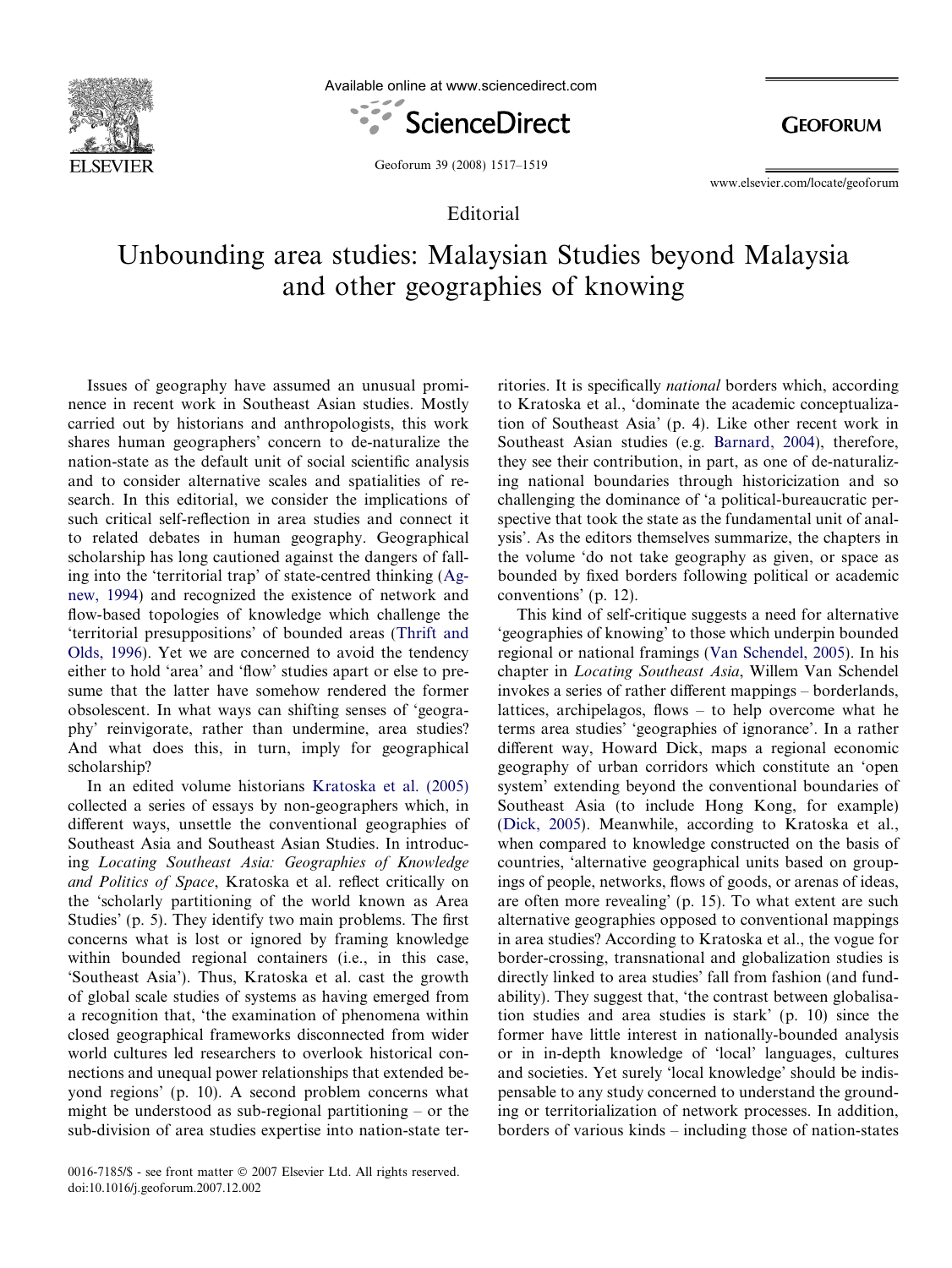– remain important in 'globalisation' or transnational studies (how can there be transnationalism, for example, without national – or, rather, nation-state – borders?).

It is worth noting that those strands of work in geography which have sought to de-naturalize the nation-state in social research have also explicitly contested notions of deterritorialisation and the 'end of the nation-state'. While growing recognition of global networks and flows may have provided an important spur for questioning state-centric thinking, geographical work has been at pains to emphasize that social and political transformations in a globalizing world entail a re-scaling of territoriality rather than the dissolution of boundaries into spaces of flows (e.g. [Brenner, 1999](#page-2-0)). In addition, while such work has afforded increased prominence to scales other than the nationstate, that is not to suggest that this scale is now somehow redundant. There is a difference between cautioning against falling into the 'territorial trap' ([Agnew, 1994\)](#page-2-0) on the one hand, and suggesting that the nation-state is no longer a useful scale of analysis in social science, on the other. As Neil Brenner has put it, 'the effort to escape the ''territorial trap" of state-centrism does not entail a denial of the state's continued relevance as a major geographical locus of social power, but rather a rethinking of the meaning of both state territoriality and political space in an era of intensified globalization' ([Brenner, 1999:](#page-2-0) 41).

State power and national scale framings may retain or assume even greater importance in Southeast Asia than in the North Atlantic contexts from where most geographical scholarship on rescaling has emerged. Indeed, it might be suggested that the universalizing pretensions of such work – which is rarely termed 'Western' or 'Euro-American' studies – serves to obscure reasons for the continued significance of the nation-state in Southeast Asia. In the first place, historically relatively 'new' nation-states in much of Southeast Asia are characterized by vigorous state-led projects of nation building. While the importance of work contesting state-centred thinking derives, in part, from challenging the taken-for-grantedness of national boundaries, in much of post-colonial Southeast Asia state geographies have not been naturalized in the first place. Second, and following on from this, there is the issue of the relationship between social science scholarship and state developmentalism. While the position of the social sciences in some parts of the world may allow or even favour anti-foundationalist thinking, in many national contexts in Southeast Asia, social scientists (including geographers – see [Bunnell et al., 2005\)](#page-2-0) are under pressure to demonstrate their contribution to national development and social progress. These issues certainly find resonance in Malaysia, the national context in which we have conducted much of our empirical work.

The International Malaysian Studies Conferences (MSCs) which have been held bi-annually since 1997 provide a window onto the national positioning of social science work in/on Malaysia. At one level, of course, the

very notion of 'Malaysian Studies' smacks of the kind of 'methodological nationalism' that has been subjected to critical scrutiny in work by geographers and others (see, for example, [Brenner, 2004\)](#page-2-0). But the practice and framing of MSCs, in our experience, has often gone beyond methodological nationalism to what might more accurately be described as academic patriotism. Two brief examples will suffice here. The first concerns apparent reluctance on the part of some Malaysian scholars to engage in openly critical reflection on national social and political conditions. The underlying premise here seems to be that any public criticism could be 'damaging' to Malaysia's international image, meaning either that the role of social scientists is not to be 'critical' at all or else that critical inputs are best made outside of public fora. A second example concerns the desire to demonstrate social scientists' contribution to national development. The latest (5th) MSC held at Universiti Putra Malaysia in August 2006 opened with a keynote address from the Minister of Higher Education, Dato' Mustapa Mohamed, in which he highlighted 'the role of social science and social scientists in the implementation of the Ninth Malaysia Plan'. Yet in the face of such academic patriotism we continue to attend MSCs – and not merely to write about them! It is important to clarify that despite cases in which debate has been constrained by national image consciousness, the MSCs do provide space for the presentation of critical work by both Malaysianbased and international scholars. In addition, it is worth noting that there is nothing wrong with national policy relevance – indeed, this is something that is often diagnosed as lacking in human geography (e.g. [James et al., 2004](#page-2-0)). But, above all, we continue to attend International Malaysian Studies Conferences as they bring together scholars with shared references to the effects and implications of national policies, social trends, developmental strategies and political frameworks. While appreciating the alternative geographies promoted by geographers and, more recently, by Southeast Asian area scholars, in other words, we do not see Malaysian Studies as irretrievably methodologically entrapped or as in need of replacement with other territorial presuppositions.

Our own contribution to MSC5 in August 2006 was the organization of a session on 'Malaysian Studies beyond Malaysia'. The intention was to retain 'Malaysia' as an organizing category but in a way which is less fixed, closed or essentialized than has conventionally been the case in area studies. Contributions to our panel included consideration of: the complex national and other, differently-spatialized identities of Malaysian youths studying in Australia; the transformation of a Malay/Malayan/Malaysian community in Liverpool, UK, which predates the formation of the nation-state of Malaysia out of former British territories in Southeast Asia, but which became 'transnational' with the emergence of today's political map; and the continued veneration of a Malay keramat in Cape Town, South Africa which speaks of trans-oceanic